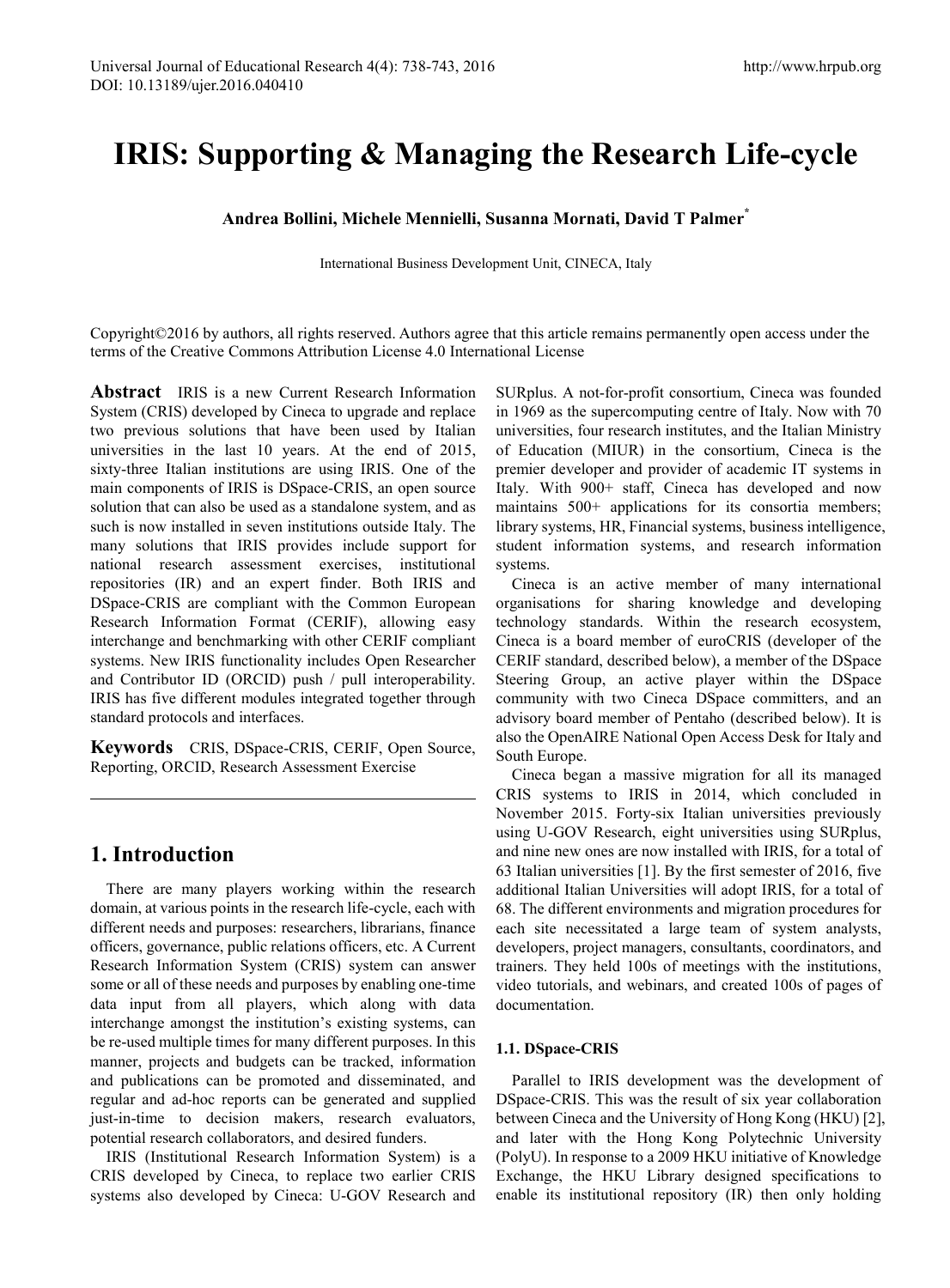publications in DSpace, to also provide visibility on HKU research, researchers, and their expertise. Cineca then architected a solution to extend DSpace, allowing the addition of CRIS research entities besides publications, such as people, projects, patents, organizations, etc. All of these entities are integrated, and thus make it easy for local operators to create new displays and reports. Common European Research Information Format (CERIF) compliance and Open Researcher and Contributor ID (ORCID) push / pull (described more fully below) were also added. The resulting product was named DSpace-CRIS, and is available in open source [3]. It is installed in several institutions around the world [Appendix A]. All of the functionality of DSpace-CRIS is now embedded in IRIS.

# **2. IRIS**

IRIS is a best-of-breed CRIS solution based on JAVA technology. It has 5 different modules that interoperate through standard protocols and interfaces such as REST/SOAP. Single Sign-on (SSO) amongst the different modules, as well as with other institutional systems, is assured via an embedded Central Authentication Service (CAS). The SSO can use the regular institutional login whether based upon LDAP, Shibboleth or other scheme. It can provide local accounts as well as allow external players, such as referees, funders, etc.The platform architecture is divided into three different levels following the Model-View-Controller (MVC) paradigm.

The modular nature of the system and the flexibility of its data model facilitate processing, organising and transmitting information in accordance with the international CERIF standard. The compliance with CERIF strengthens relationships amongst the research entities (people, resources, activities, publications, etc.), by providing role-based, and temporally-bound semantic characterization of the various relationships. Locally, IRIS provides the opportunity to easily apply institutional and national requirements.

For reporting and statistical analysis, IRIS uses the following modules:

- Mondrian, an OnLine Analytical Processing (OLAP) engine,
- Saiku, an interface for OLAP cubes analysis,
- Pentaho Data Integration (PDI), an Extract Transform Load (ETL) engine, and,
- Jasper Report + Ireport, to create and use reports in XLS, PDF, Word, etc.

Cineca is committed to updating IRIS as new desired functionalities are identified. Building on open source lessons learned with DSpace and DSpace-CRIS, Cineca is seeking a proper method and time to release IRIS source code in open source. Open source will allow developers at each site to create new solutions with which every other IRIS site can then benefit.

### **2.1. IRIS Modules**

#### 2.1.1. Resource Management Module (RM)

The RM collects all the data needed to populate the "world" of research resources, such as researcher details, research teams, organizational structures, internal and external laboratories, instrumentation, scientific committees, grant funding, etc. Interfaces can be individually constructed to extract and load this information from each internal and external database, depending on the nature and protocols of each database, and data to be extracted.

### 2.1.2. Activities & Projects Module (AP)

The AP collects information on projects, contracts, collaborations, scientific initiatives, and all activities related to the business aspects of research, from proposals to final results. After this data is collected, AP allows the entering of new data to highlight the scientific value, partnerships and collaborations related to a research project. It also allows connections to be made, automatically or manually, between these entities and other entities such as people, groups, equipment, etc. It allows the customisation of workflows by assigning authorizations to each user depending on the project and the role of each user.

### 2.1.3. Institutional Repository / Open Archive Module (IR/OA)

The IR/OA allows for the storage, consultation and enhancement of publication outputs reflecting the various activities of a university. With this tool, the university has a unique and interoperable system, able to communicate with, and retrieve information from, national and international databases for the management and dissemination of publications. The module complies with the requirements of MIUR and the European Commission for Open Access (OpenAIRE).

### 2.1.4. Evaluation & Review Module (ER)

The ER supports the process of research and scientific evaluation based on data analysis and performance indicators. It allows the management of internal evaluation cycles and supports evaluation initiatives promoted by national bodies, such as MIUR, controlling research assessment exercises (RAE).

#### 2.1.5. Expertise & Skills (ES)

The ES module supports the enhancement and promotion of the University's competences and characteristics. It is open to the public for consultation and it allows institutions to promote cooperation and exchange with industry and other partners.

### **3. Discussion of Functionalities**

The various functionalities of, and responsibilities for research management have been traditionally undertaken by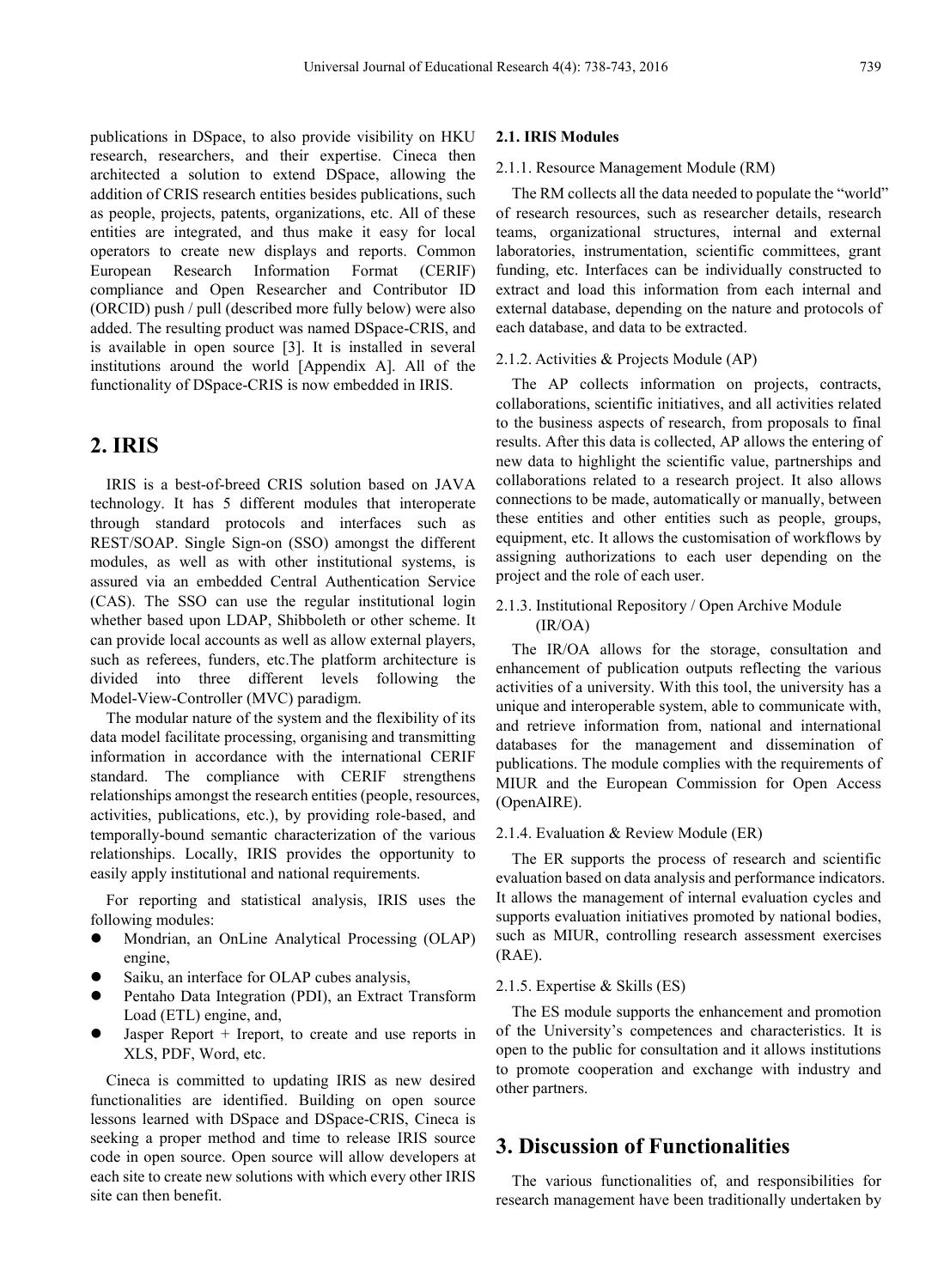several small autonomous units distributed throughout the university, which most times did not communicate or share data one with another. These different units entered and tracked the research information necessary for only those particular reports for which they were responsible. This meant that the same information was being re-entered by multiple offices in varying forms of completeness, with some information not entered at all. This produced a research environment of much overlap, redundancy, and sometimes costly repetition as the institution commissioned again in ignorance, research projects that had been done years ago by researchers now long gone. In general a CRIS is meant to provide an enterprise-wide solution for this situation. It allows each office to enter new data, or add data to existing records, integrating legacy systems to reuse and enhance existing information. It then can produce -- amongst many other products -- reports specialized for each office, and decision support for university governance. In this manner, a CRIS can preserve IT investments, act as institutional memory, and maximise return on investments (ROI).

With IRIS, Cineca has now considerably extended the CRIS model and its functionality. The experience of creating and maintaining two previous versions of CRIS, collaborating and architecting DSpace-CRIS with international partners, sitting as advisors on several international standards boards, and taking feedback from, and giving user education to all players in the research ecosystem (researchers, finance officers, project managers, librarians, funders, etc.) has uniquely enabled Cineca to do this. This extended functionality allows full description of all research entities (people, publications, patents, projects, funding, etc) and is described below.

### **3.1. Institutional Repository (IR)**

IRs are traditionally created and maintained by the university library**,** for the purpose of promoting open access on the university's publications. While most other CRISes leave the IR as an autonomous standalone and simply extract some data from it to re-use in the CRIS, Cineca's IRIS thoroughly incorporates the IR for a much tighter and complete integration. This creates a win-win situation for librarians – who may still manage the IRIS IR/OA to promote open access – and other research players such as HR, finance office, governance and public relations, who rely on publications and other research data to inform their own reports and decisions.

The IRIS IR/OA module, integrated with other IRIS modules, can show richer information than traditional IRs. Authors can be shown, and searched for by, academic qualifications, languages spoken, committee appointments, professional society membership, etc. Publications can be shown with the grants that sponsored the research, associated patents, etc. IRIS further augments the publication record by automatically linking to external databases such as Scopus, PubMed, Web of Science and CrossRef, to retrieve and show corresponding bibliometric data (citation count, Impact

Factor, etc) in the local record. These bibliometrics can then also be included in decision support for HR and governance. Publications shown and interlinked within this wider context of the total research ecosystem, receive more search hits, higher readership, and most likely more citations. Cineca engineers regularly update algorithms of search engine optimisation (SEO) for publication metadata to ensure these publications appear at the top of the result list of search engines such as Google.

#### **3.2. Research Assessment Exercise (RAE)**

Countries and institutions in mainly Europe and Asia regularly carry out RAEs, with many other various names (e.g. Italy's Evaluation of Research Quality - VQR), to determine past ROI, and future levels of funding support and resource provision to each faculty, department, and research team. In general an RAE asks that a researcher, her research team, and department describe their best research outputs and the impact these outputs have made. As such they are of premier importance to researchers, and all those in the research ecosystem. Unlike most other CRISes, Cineca's IRIS provides a module, the ER, designed to support an institution's, and its researchers' need to respond to their country's call for an RAE.

As a measure of impact on the research output, the IRIS ER automatically matches publication Digital Object Identifier (DOI) or International Standard Serial Number (ISSN) to find the correct Impact Factor, SCImago Journal Rank, or other bibliometric. Other measures of impact, as well as the classification system used by the RAE for each field of discipline of each research output, can be added by the researcher or her research team in the ER. The ER can also be configured to support the different workflows prescribed by an RAE, differing by format of research output, discipline, external co-authors, co-authors in different faculties, etc.

The ER enables drag and drop to form columns and rows on most categories of data collected in the other IRIS modules, to instantly configure a custom view or report in the ER, e.g.,

- table showing number of publications in each department by year,
- line chart showing increase/decrease of citations by each researcher in a department over a certain range of years, and,
- pie charts showing percentage of each type of publication (journal, book, book chapter, etc.) for each department.

Although the ER is now optimised for reporting to Agenzia Nazionale di Valutazione del Sistema Universitario e della Ricerca (ANVUR) --an agency within MIUR responsible for research assessment -- because of the ER's report generating flexibility, the ER can be used for other research assessment in other countries, and for many other purposes besides RAEs, such as preparing supporting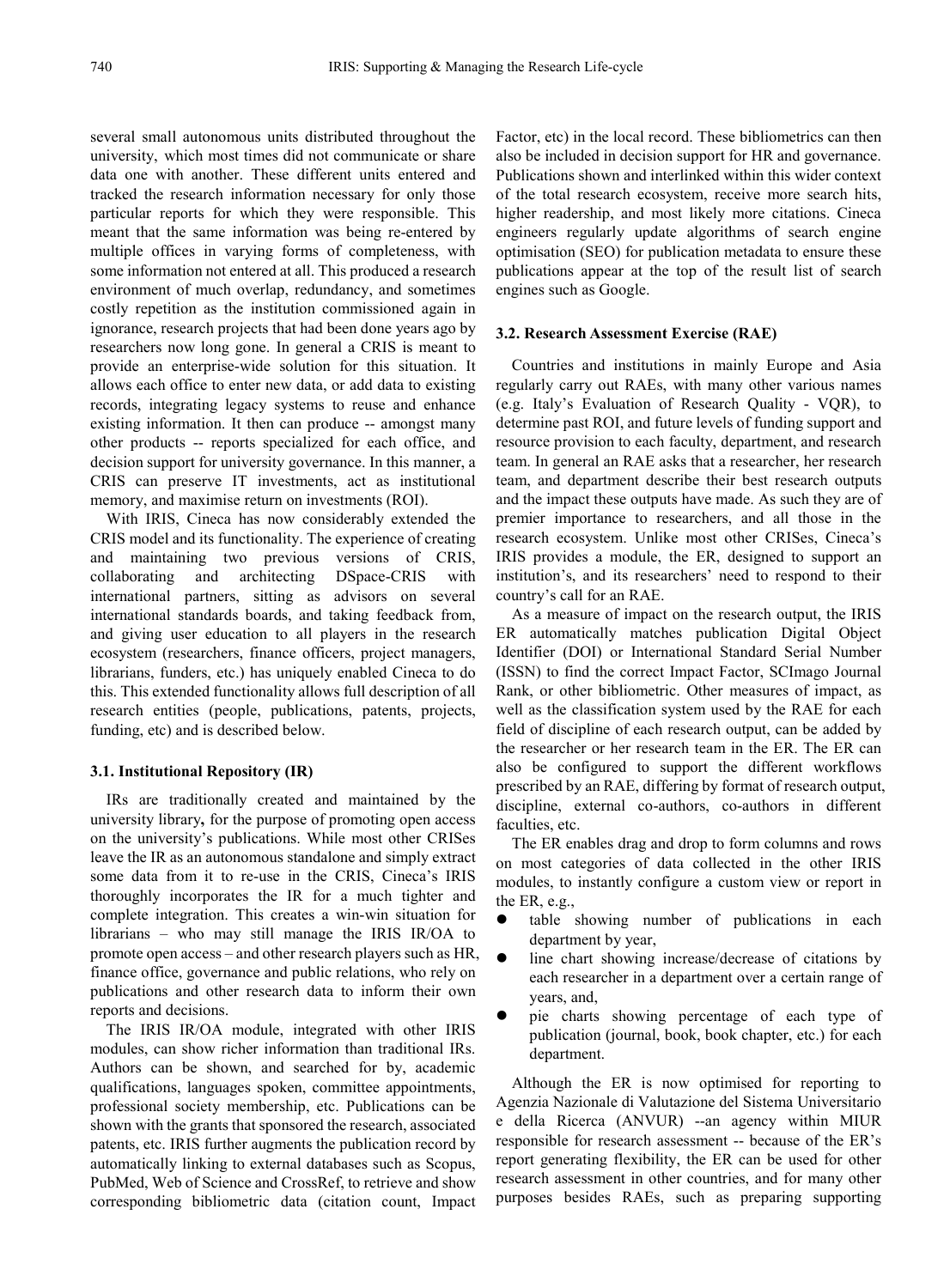material for grant applications, benchmarking one department to another, one institution to another, etc.

### **3.3. Find an Expert**

The need for and conceptualization of a CRIS began initially in offices of pro-vice chancellors for research, which needed to quickly make sense of data disparately reported to them by their various departments and centres, for the purpose of providing confidential decision support to the senior management teams of their respective universities on funding, hiring  $&$  firing, peer competitiveness, etc. In this regard, providing a public -- i.e., non-confidential -- portal on this same data was just not on the table. Therefore the academy's public relations office, and media relations officers around the campus would frequently scramble to make their own databases, sometimes called, "Find an Expert", to search for, and allow public searches for, an expert in the academy that could speak or write "ex cathedra" on a given topic to newspapers, television, etc. Although this content was entered into these databases by the PR office usually by asking each researcher to contribute, it was a subset of information already held by the HR office, PVC Research, IR, Finance Office, etc. After initial success, ensuring continual completeness, accuracy, and update were extremely problematic.

Unlike traditional CRISes, Cineca's IRIS provides a public portal with the completely integrated module of ES. This allows information to be entered in one go by local staff in the other IRIS modules, and re-used again and again for many purposes, some as yet unknown. Each site with IRIS can determine which information is confidential and which can display in ES.

ES allows the institution's PR office and the public to search on any attribute of a scholar, such as degrees held, languages spoken, committee positions, as well as keywords in publications, grants applications, patents, etc. Because ES metadata is optimised for every search engine, the ES search function, or popular search engines such as Google can also be used to search on this ES metadata to find, besides media spokespersons,

- candidates for contract research in government or industry,
- potential collaborators in new research papers and projects,
- potential supervisors for new PhD students in a given subject, etc.

The fortunes of academic institutions rise and fall depending on their reputations. A winning reputation can attract the best staff, larger funding, and more offers of research collaboration and contracted research. Parents and students often choose institutions with high reputations, and yes, high ranking in league tables. It is therefore imperative for an institution to take charge and manage its own reputation, rather than leave it to the vagaries of the random, and many times, incomplete and inaccurate reporting of third

parties. The reputation of an academy chiefly rests in the reputation of each scholar in that academy. Managing the academy's reputation then means for the most part, ensuring that the digital footprint of these scholars is accurate and as large as possible. The IRIS ES module enables digital reputation management and enhances impact with full and rich granular data on each scholar, and metadata optimised and exposed for each search engine.

### **3.4. ORCID**

Research now happens in a global context, with many distributed players: research institutions, publishers, funders, patent offices, etc. For exactness of identity, retrieval and attribution, publications have digital object identifiers (DOI), and patents have unique identifiers assigned them by their respective patent offices. A large missing piece in this paradigm has been unique identifiers for authors. The problem is manifest in lost or mis-attribution of credit because of two people having the same name, variant spellings, legally changed names, variant Romanizations of non-Roman scripts such as Chinese (漢字), etc. ORCID (Open Researcher and Contributor ID) [4]is an international non-profit initiative to provide unique identifiers to authors, and therefore disambiguate their data one from another. It is increasingly being used by publishers, funders, patent offices, and universities to correctly identify authors and thus give proper attribution of credit for research outputs. Many of these agents now require the researcher to have an ORCID before her paper can be published, her application for grant be funded, etc. The ORCID registry can also hold information on research outputs, grants funded, education, and employment for each researcher, after it is entered by the researcher or, received from publishers, funders, or employing institution.

ORCID push / pull is the latest functionality to be added to IRIS. When complete, this new functionality will enable,

- a researcher with one click to give permission to her institution and ORCID, to create her ORCID record, and populate it with data from the local IRIS. IRIS will then do so automatically using the ORCID Members' API. The scripts could write all data in one go, or give the researcher choice on which items to write or not. (Push).
- an institution to retrieve new data from ORCID records, and write to corresponding researcher records in the local IRIS. Scripts will automatically run for this, and then display results to individual researchers for them to accept or reject. This would require the institution to have an ORCID membership allowing usage of the ORCID Members' and Premium APIs. (Pull).

In Italy, ANVUR, with the support of the Conference of Italian University Rectors (CRUI) and Cineca, launched the Italian Research IDentifier for Evaluation (I.R.ID.E) project [5], which has adopted ORCID as the national research identifier. This will require all those who operate in Italian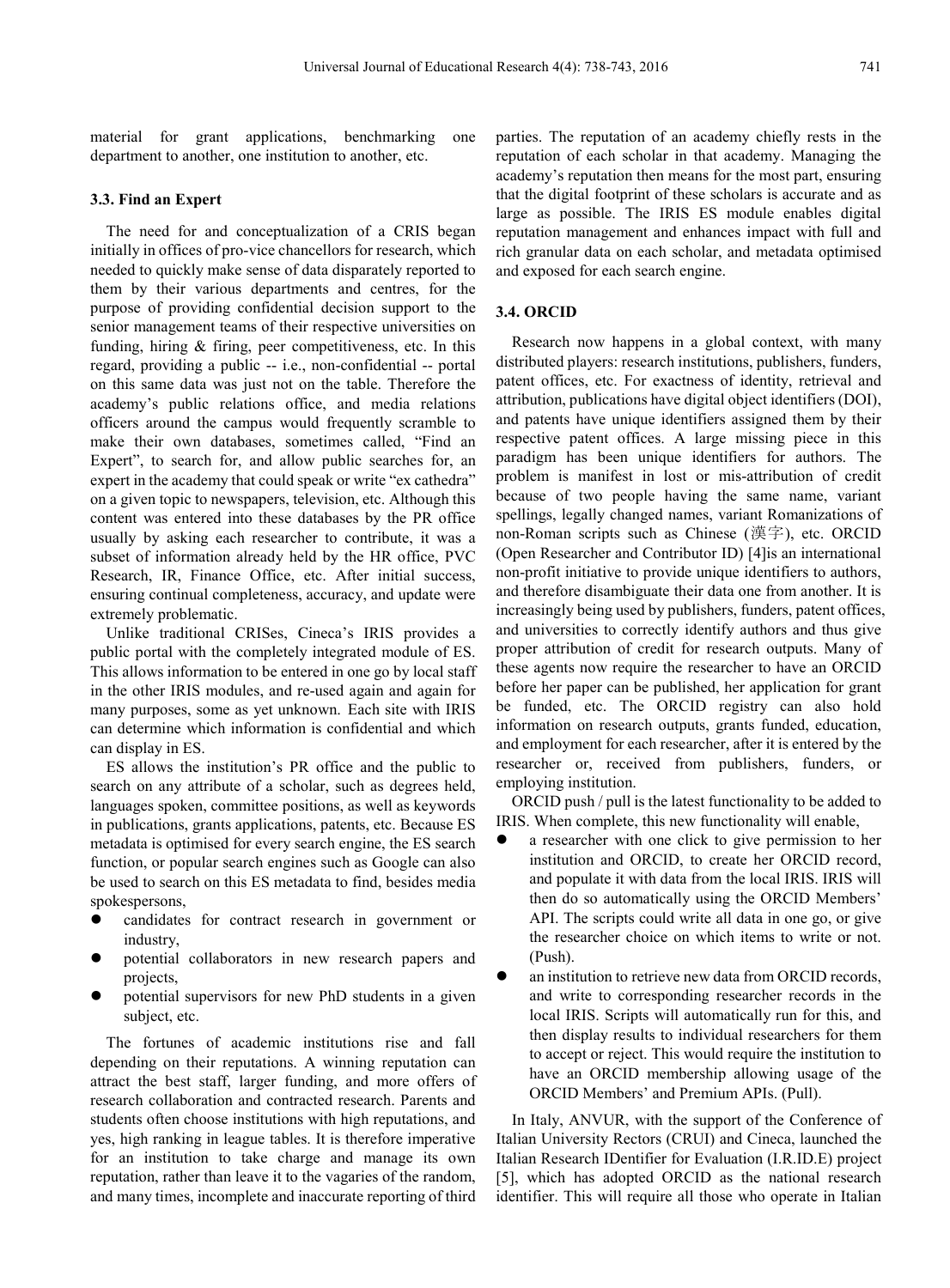research to create an ORCID record, for use in ANVUR's VQR. Future extension to other research and educational purposes are now being considered. For this project, Cineca created an ORCID Hub, which is now integrated in IRIS. Cineca has now released this Hub software as open source on GitHub [6] to facilitate other countries' efforts with ORCID.

When locally installed, this ORCID Hub allows easy and one point management for researchers to login, and de/authorize their local profiles for use in several applications that can interact with ORCID. This will then allow with the use of a spreadsheet the research office in the university of those researchers, to quickly manipulate data to be uploaded to ORCID, or extracted from ORCID. Another important feature of the ORCID Hub is the ability to monitor, using the ORCID Premium API, all the profiles of Italian researchers. When new data becomes available in an ORCID profile, this data is automatically propagated to the ORCID profiles of the other Italian researchers involved (co-authors, co-investigators, etc.). IRIS profiles of the co-researchers will then also be automatically updated using the ORCID notify service.

In Italy, the personal ORCID identifier now replaces the usage of MIUR identifiers and logins, as well as the Italian tax code ID, for researcher identification. Outside Italy, many countries have similarly adopted, or are in the process of adopting ORCID as the national research identifier. These include Sweden, Denmark, Australia, United Kingdom, Finland, Spain (Catalonia), Austria (FWF), Portugal and Norway.

With all researchers having a unique ORCID that will follow them throughout their careers, many new activities become possible. IRIS can allow external collaborators of local researchers, to login with their ORCID to edit their data[7]. IRIS scripts can track researchers and their research projects in new employment, after they leave the local employment. In this regard, ANVUR will begin tracking the research projects and employment of PhD students three years on after graduation, to determine the impact of Italian PhD education.

### **3.5. Serendipity**

With the addition of all of the above new functionality, IRIS can provide solutions that were not initially planned. For example, in the past faculty office staffs were called upon to search on many different internal and external sources, and tediously compile results for the following purposes. However local IRIS operators can now setup scripts to provide these reports and displays regularly or ad hoc.

- The Dean wishes to give an award to those researchers who have published in peer reviewed journals with an impact factor above "x", and with citations received above "y".
- Visitors from "x" university to the faculty wish to meet with researchers who have studied at, or worked at "x" university.
- The Library wishes to identify local editors of journals, to give orientation on the merits of Open Access.
- New researchers in the faculty want to know the major research topics of research projects and publications done in the faculty.
- The faculty wishes to have each researcher make a web page showing publication lists, research projects etc.
- The PVC Research wishes to know the total USD amount of grants received by faculty researchers in the previous year.
- The PR Office wishes to make a press release of all the awardees of honours, awards and prizes in the previous year.
- The PVC Research wishes a list of overseas universities with which faculty "x" researchers have collaborated.

### **4. Conclusions**

In every developed country, the amount of money spent on research, and the expectations that it deliver quality results are huge. Rather than leave research management, evaluation, impact and reputation to haphazard and random execution, the institution is better served with an enterprise wide solution that will maximize ROI in every respect. Cineca's IRIS can provide this solution.

### **Appendix**

Sites Installed with DSpace-CRIS

- University of Hong Kong (HKU)
- Hong Kong Polytechnic University (HK PolyU)
- Hong Kong Institute of Education (HKIEd)
- Spanish National Research Council (CSIC Consejo Superior de Investigaciones Cientificas)
- Consorci de Serveis Universitaris de Catalunya (CSUC)
- CSUC uses DSpace-CRIS to collect research information from its 10 member universities
- **•** PTCRIS
- Portugal national project collects information from more than 40 universities. DSpace-CRIS will be installed in 2 pilot Universities to test the upgrades of all repositories.
- Autonomous Region of Friuli-Venezia Giulia
- Implementing a DSpace-CRIS based portal to collect information from five different institutions.
- 63 IRIS systems of Cineca
- DSpace-CRIS embedded in each IRIS system

### **REFERENCES**

[1] List of Italian institutions installed with IRIS.